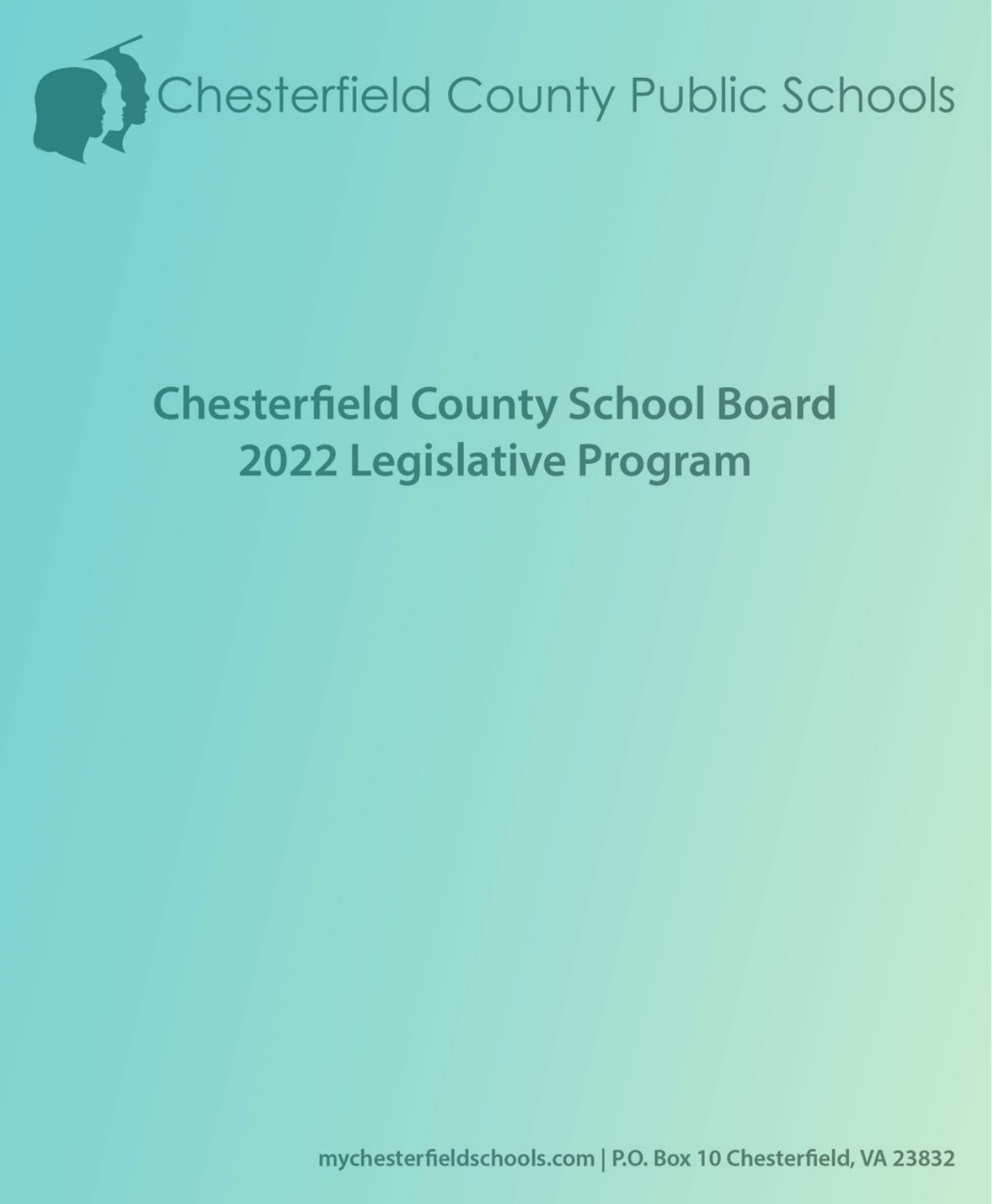### **Legislative Goals**



In 2021, for the first time since the 1980s, Chesterfield County Public Schools opened before Labor Day. Even with masks, it was easy to see the joy of students and teachers who were finally able to come together in the classroom after being apart for so long because of the COVID-19 pandemic.

Clearly, the start of the 2021-22 school year was like no other. The cheer of face-toface teaching and learning was accompanied by challenges, including difficulties with transportation. A national shortage of school bus drivers caused a ripple effect and created stress for everyone — families, teachers, bus drivers and other employees. Recruiting and retaining other employees was also more difficult than in previous years.

Despite ongoing challenges, many related to the pandemic, student enrollment is rising because the reputation of our public schools often inspires families to live in Chesterfield County. Chesterfield County Public Schools continues to be a leader in public education:

- $\geq$  100% of schools are fully accredited.
- $\triangleright$  On-time graduation rate rose to 92.3% for the class of 2021, and dropout rate declined to 5.6%.
- $\geq$  59% of the class of 2021 earned a more rigorous advanced diploma.
- ʆ Chesterfield County Public Schools staff members consistently win statewide honors. Virginia's 2021 psychologist, world language teacher, technology educator, art teacher, FBLA adviser and more all work in CCPS.

As we implement our strategic plan, Imagine Tomorrow, Team Chesterfield is creating classrooms of the future that will allow our students to soar to even greater heights. Our daily focus is to provide amazing learning experiences in remarkable learning environments while encouraging students and staff to exemplify personal responsibility and supportive relationships.

We all want kids to be back in the classroom safely and back to a more normal school experience. Families and staff members want to have a regular routine again. The school system is committed to providing students with a safe, supportive and nurturing learning environment and will continue working diligently to make that happen. But Chesterfield County Public Schools (and Virginia's other school systems) can't do this alone. Just as a change in state law allowed school systems to better manage their calendars and choose to open before Labor Day, additional challenges can be aided by a statewide legislative approach.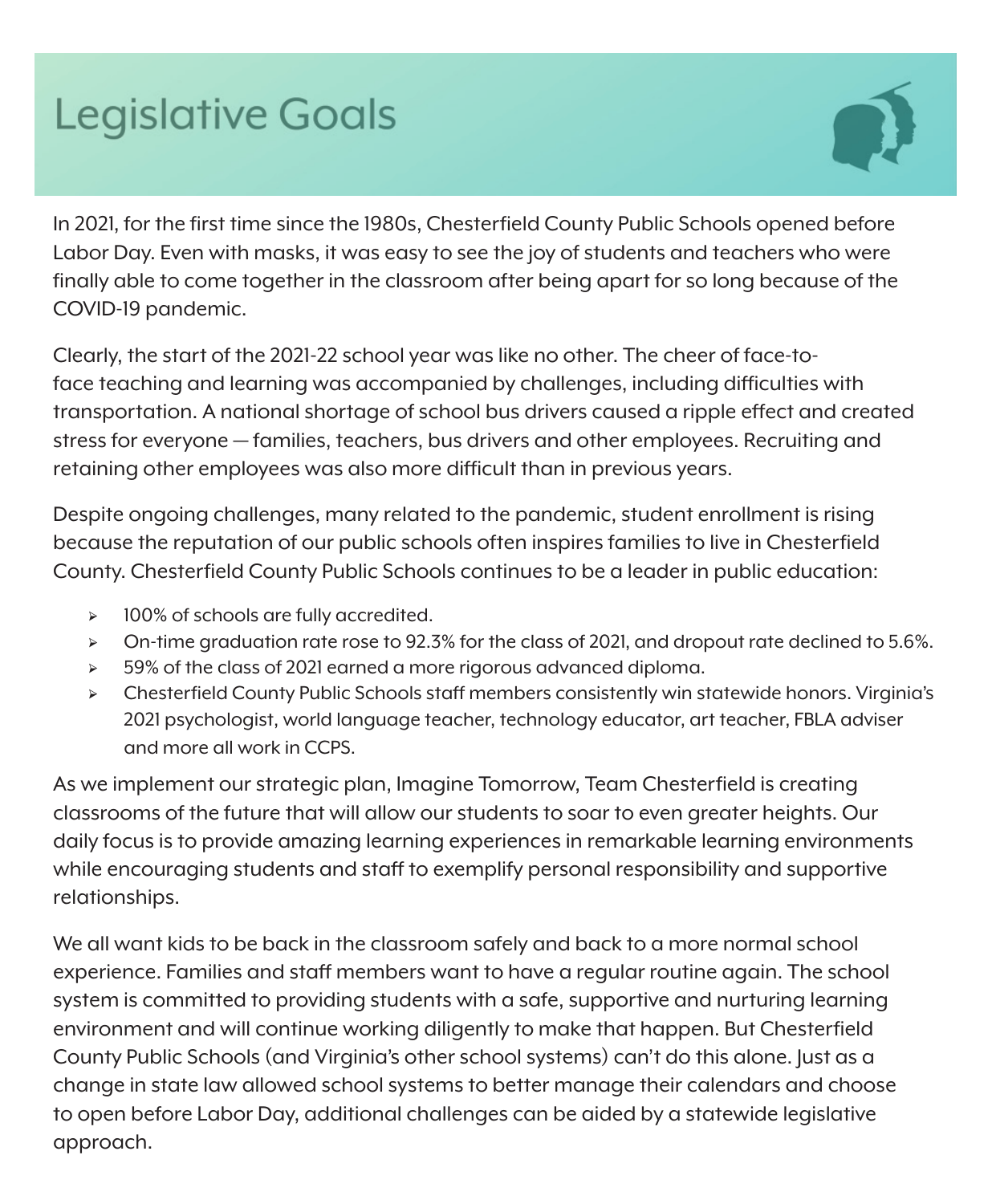# **Legislative Principles**



- $\checkmark$  Ensure equitable, fair and unbiased access to all resources and opportunities
- $\checkmark$  Support allowing maximum discretion in developing strategies for policy and budget decisions that will reflect the diverse needs of school divisions
- $\checkmark$  Support flexibility or relaxation of certain mandates
- $\checkmark$  Oppose any new statutory or regulatory requirements that are not fully funded

#### **Equity**

As defined in our strategic plan, a CCPS core value, equity, ensures fair and unbiased access to all resources and opportunities. This is present in our core value commitments:

- Create a culture open to different backgrounds and accepting of all voices and viewpoints
- Recognize biases and identify acceptance and inclusion barriers to be removed
- Demonstrate an appreciation of diversity and develop compassionate relationships
- Be good stewards of resources that support opportunities for all
- Hold high expectations while understanding challenges and identifying strengths

The effort to remove barriers has resulted in a number of accomplishments related to access and opportunities for our students and overall school communities. These accomplishments include:

- Opening of Chester Early Childhood Learning Academy (CECLA) has increased enrollment of prekindergarten students
- PSAT for all students grades 8-11 and SAT College Day for all eleventh grade students
- Serving more English learners at their home schools
- Implementation of the revised gifted-identification process
- Serving more gifted students at or near their home schools
- Transparency of curriculum options to all parents in the 2020-21 Program of Study
- Parent support materials in multiple languages through interpretation and translation options

In 2016, the Equity Committee, composed of CCPS educators and community members, provided transparency as well as guidance noted in the 2017 Equity Report. The role of the Equity Committee continues to address the remaining 11 recommendations with the understanding that the work of equity is the responsibility of all, and strives to align the Equity Policy, School Board Policy 1014, with all other CCPS policies.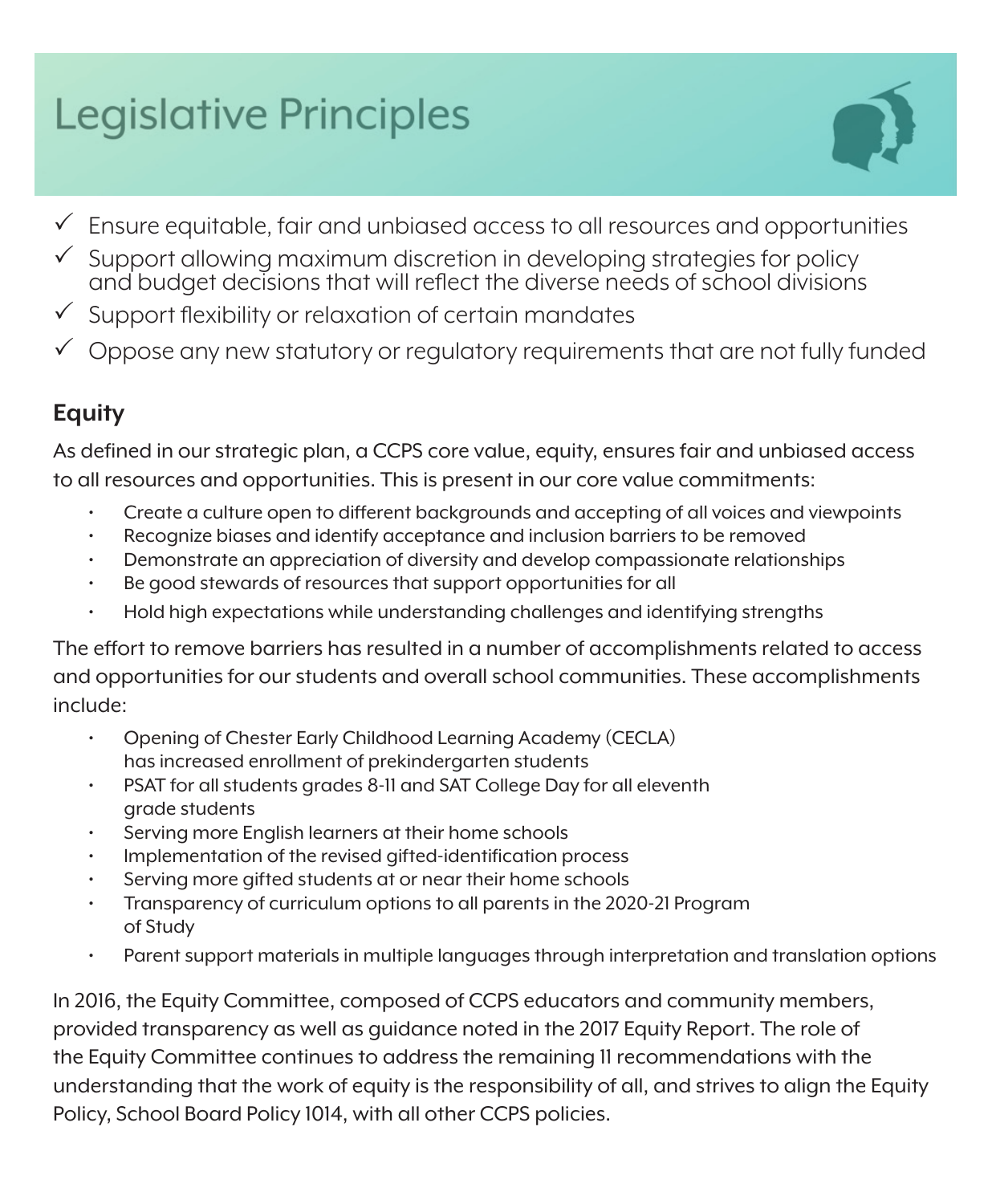

#### **Investing in the Workforce and Funding Actual Costs**

The Chesterfield County School Board requests that the Commonwealth of Virginia continue to invest in our employees and fund actual education-related costs: We need to meet the needs of our students through appropriate staffing levels; we need to provide additional staffing to support an increasing student enrollment; we need to meet the needs of our teachers and staff by offering competitive compensation; and, we need to meet the needs associated with our daily operations by funding actual costs.

The State Board of Education recently cited the following: "According to the Joint Legislative Audit and Review Commission's report Virginia Compared to the Other States: 2021 Edition, Virginia ranks 27th of 50 for state and local per-pupil funding for pre K-12 education, and 40th of 50 for state per-pupil funding. These figures demonstrate the gap between state and local funding of public education. The majority of public school funding in Virginia, 55%, is from localities. The state contributes 40% of public school funding, with 6% from federal sources. From 2016-17 to 2017-18, per-pupil school funding in Virginia increased 2.5%. State spending increased \$160 per pupil, local spending increased \$190 per pupil and federal spending decreased \$27 per pupil. Across the country, state per-pupil spending increased an average of 3.2% between 2016-17 and 2017-18. Despite progress by the legislature, state direct aid per pupil has decreased 5.4%, adjusted for inflation. If the Standards of Quality prescriptions were funded, divisions on average would receive over \$600 more per student. For Fiscal Year 2020, Virginia localities invested \$4.4 billion above the required local effort for SOQ programs."

- **• Full Funding of K-12 Education** The Chesterfield County School Board supports full funding of state education programs including basic aid, prevailing instructional support staffing levels and categorical funding, career and technical education, as well as capital, school construction/replacement and maintenance support. Such funding is critical to provide an education where students meet and exceed the Standards of Learning.
- **• Invest in Employees**
	- <sup>o</sup> The Chesterfield County School Board supports efforts to attract, develop, pay and retain quality teachers, especially in light of Virginia's current shortage of qualified teachers. Compensation and benefits should attract beginning teachers and encourage teachers to stay in the profession over time.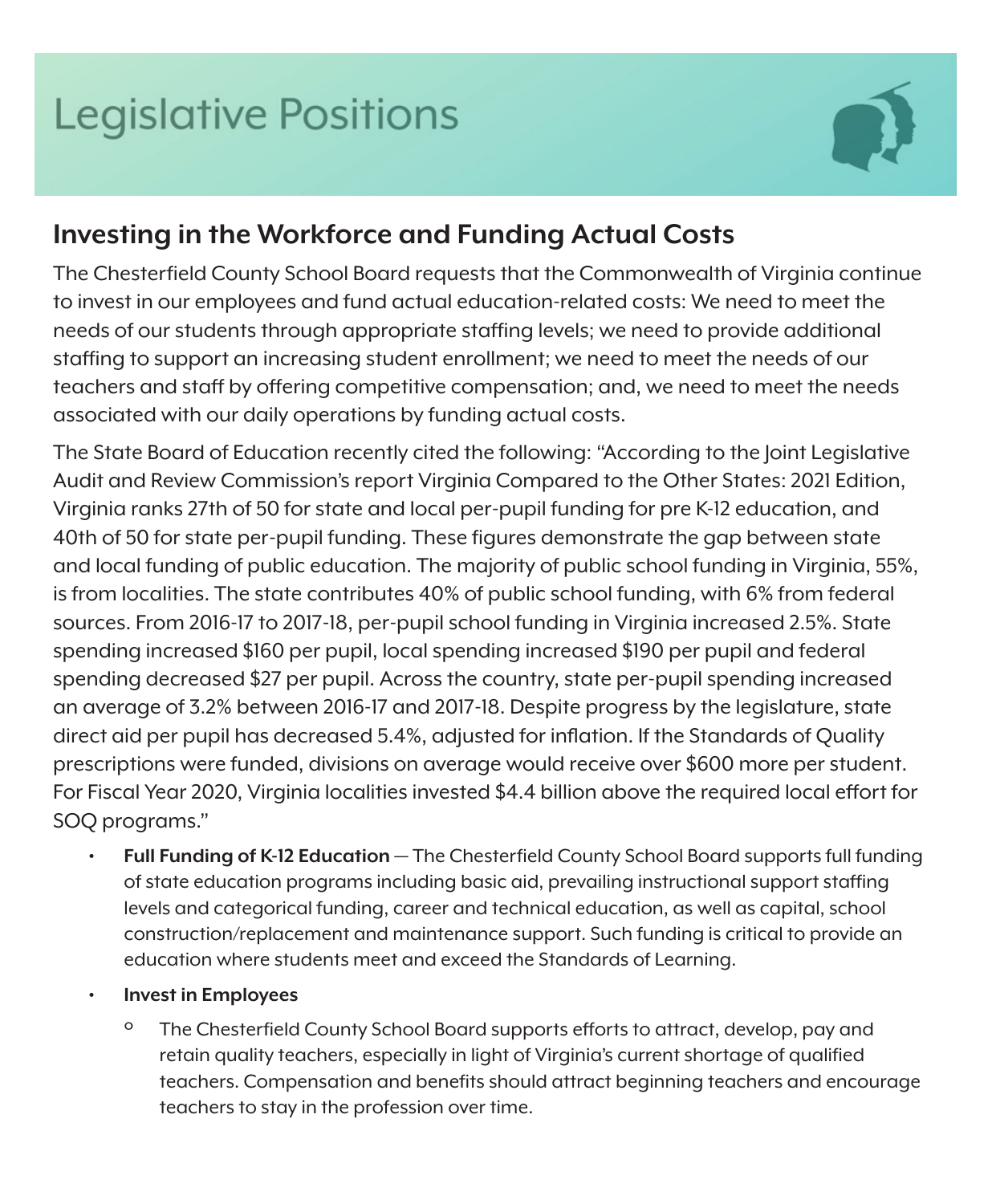

- <sup>o</sup> The Chesterfield County School Board supports efforts to attract, develop, pay and retain quality leaders (specifically principals), especially in light of the Commonwealth's current shortage of qualified leaders. Establishing opportunities for leaders to grow in their profession and experience leadership roles should also be provided.
- <sup>o</sup> The Chesterfield County School Board supports incentives for employment of highly qualified staff for positions such as school bus drivers, maintenance and custodial workers and food service staff.
- **• Enhance Education Funding from the Commonwealth** The Chesterfield County School Board supports increasing public education's share of the state budget to support innovation, teacher salaries and retirement costs, reduced class size and early childhood programs. Enhanced funding should be provided for added social and emotional supports for students that will reduce student discipline problems, while also providing funding for local and regional alternative education programs so these programs are available as needed for students.
- **• Eliminate the Support Cap** The Chesterfield County School Board has long supported the elimination of the Commonwealth's cap on funding of support positions and providing funding for support staff positions (according to a formula that uses numbers of staffing and costs). These positions include school psychologists, nurses and social workers, as well as instructional support, attendance, security, transportation, technology, facility operations and maintenance staff. In the absence of full elimination, positions related to direct student services and to student mental health and safety — such as school psychologists, nurses and social workers — should be shifted out from under the cap. The Chesterfield County School Board supported the 2021 General Assembly funding of three specialized student support personnel for every 1,000 students as part of the Standards of Quality. These positions, including school social workers, school psychologists and school nurses, will be able to provide important student support services but additional funding is needed to realize the State Board of Education's SOQ prescription of four to 1,000 students for specialized student support personnel.
- **• Establish Expectations for Future Funding** The Chesterfield County School Board supports a study by the Joint Legislative Audit and Review Commission of the true cost of education in the Commonwealth, an accurate assessment of the costs to implement the Standards of Quality and the efficiency and effectiveness of the Composite Index of Local Ability to Pay.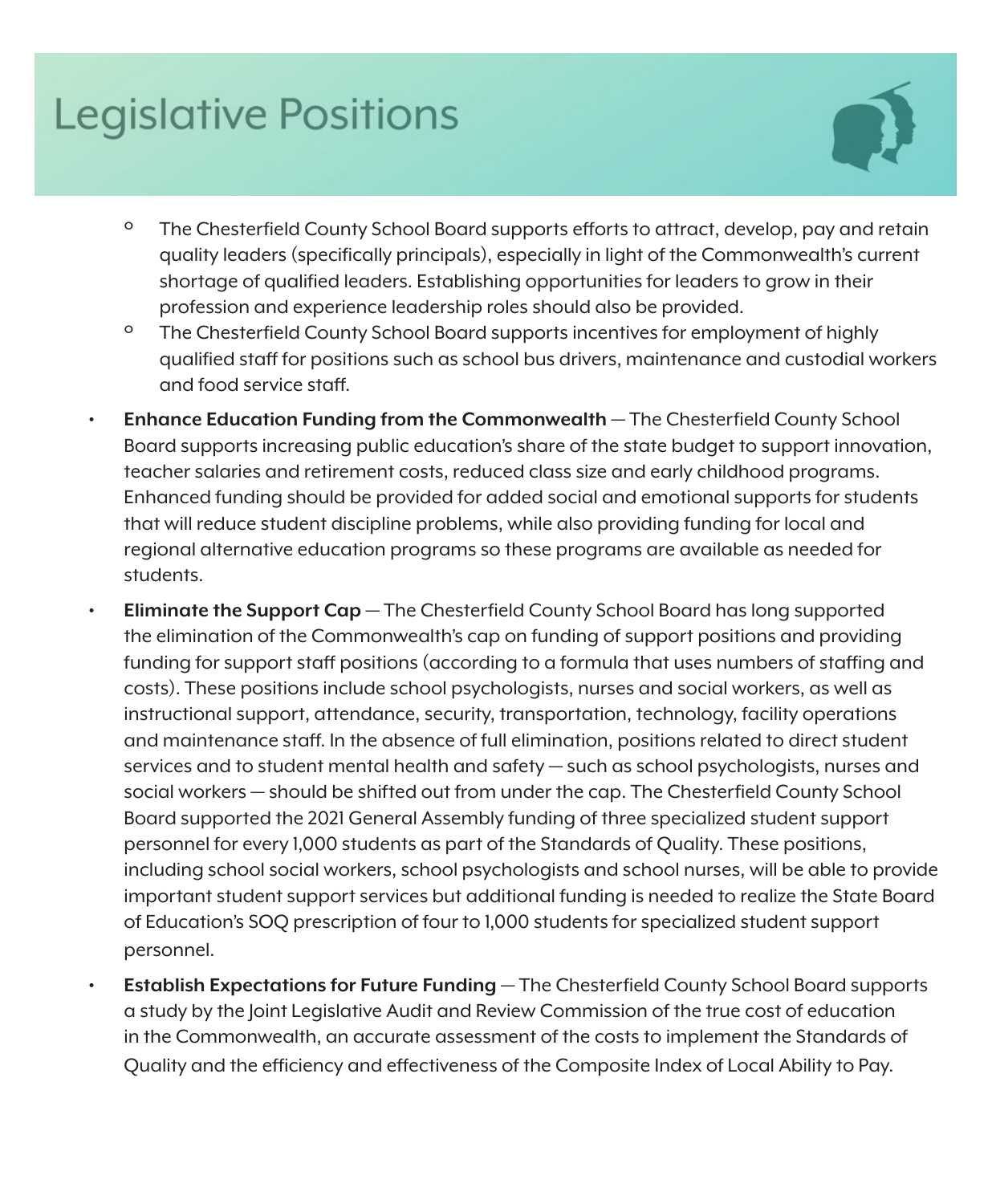

#### **Measure Student Achievement and Growth**

The Chesterfield County School Board supports measuring student achievement and student growth as a means of accountability for student academic performance. The Chesterfield County School Board supports incorporating student growth as a primary means of assessing student performance for accreditation, using tools that inform instruction and are designed to measure growth rather than using SOL tests as a proxy for growth. In the interim, the Chesterfield County School Board supports the reduction of the required number of SOL tests to the minimum required under federal law, and continued work to ensure grade 3-8 reading and math growth assessments are of quality and measure to replace current local growth assessments and current SOL assessments.

The 2021-2022 school year starts the phased-in implementation of the required throughcourse, growth assessments per HB2027/SB1357 (2021):

- Fall computer-adaptive assessment in grades 3-8 math and reading are being administered.
- Assessment will be based on content from the previous grade level but will be significantly shorter than an SOL test.

In 2022-23, a fall, winter and spring assessment will be administered with off-grade level content allowing the Commonwealth to better hone in on a student's proficiency.

These new state-developed assessments align fully to SOL content.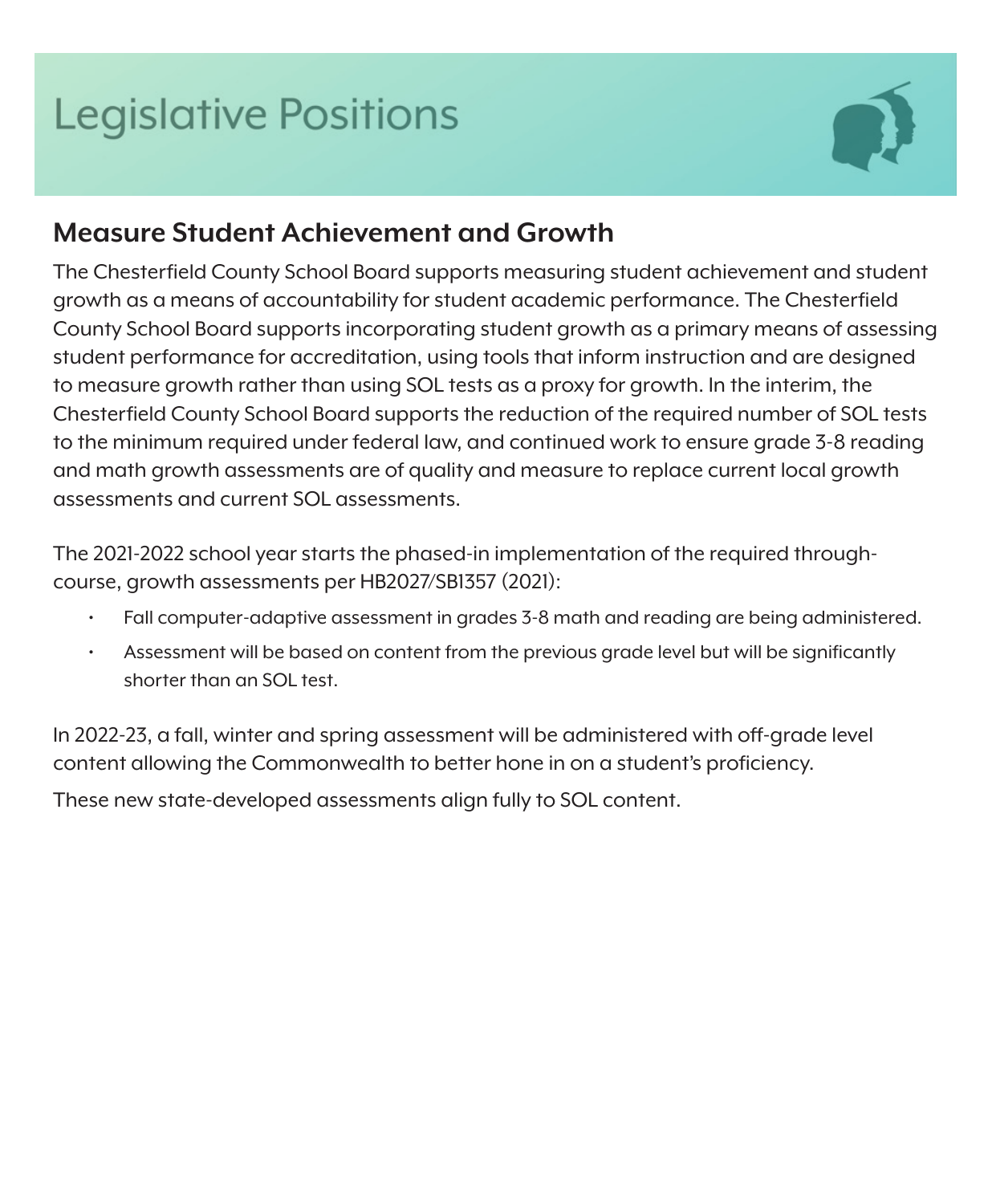

#### **COVID-related Expenses and Funding Flexibility**

Given the unknown needs and the potential for school divisions to quickly pivot to adapt their learning models to the ever-changing pandemic climate, school divisions need to be able to adjust their budgets and put resources where they need them when they need them. For example, there is continued budgetary uncertainty in the following areas:

- Recovery of Learning costs to address impact on student achievement tied to COVID- related changes to the learning models, including the need to expand virtual educational offerings for quarantined learners as well as expanding local virtual learning academies to allow for more capacity
- Transportation costs as schools reopen (i.e. the number of school buses and school bus drivers required to transport students and maintain adequate social distancing)
- IT, wireless hotspots, virtual learning curriculum and infrastructure, and providing one-to-one electronic devices as this is now an ongoing cost as virtual learning will continue to be vital to students' learning environments for the foreseeable future
- Paid sick leave and the associated substitute teacher costs, due to increased potential for more teachers requiring time off
- Needs and costs associated with acquiring appropriate PPE, including face masks, gloves, hand sanitizer
- Costs associated with implementing a more rigorous cleaning process, including an enhanced cleaning schedule, additional cleaning supplies and additional personnel costs, as well as improvements to facilities tied to ventilation and filtration
- Student meals and food nutrition, which is particularly important as school divisions are reliant on changing USDA guidance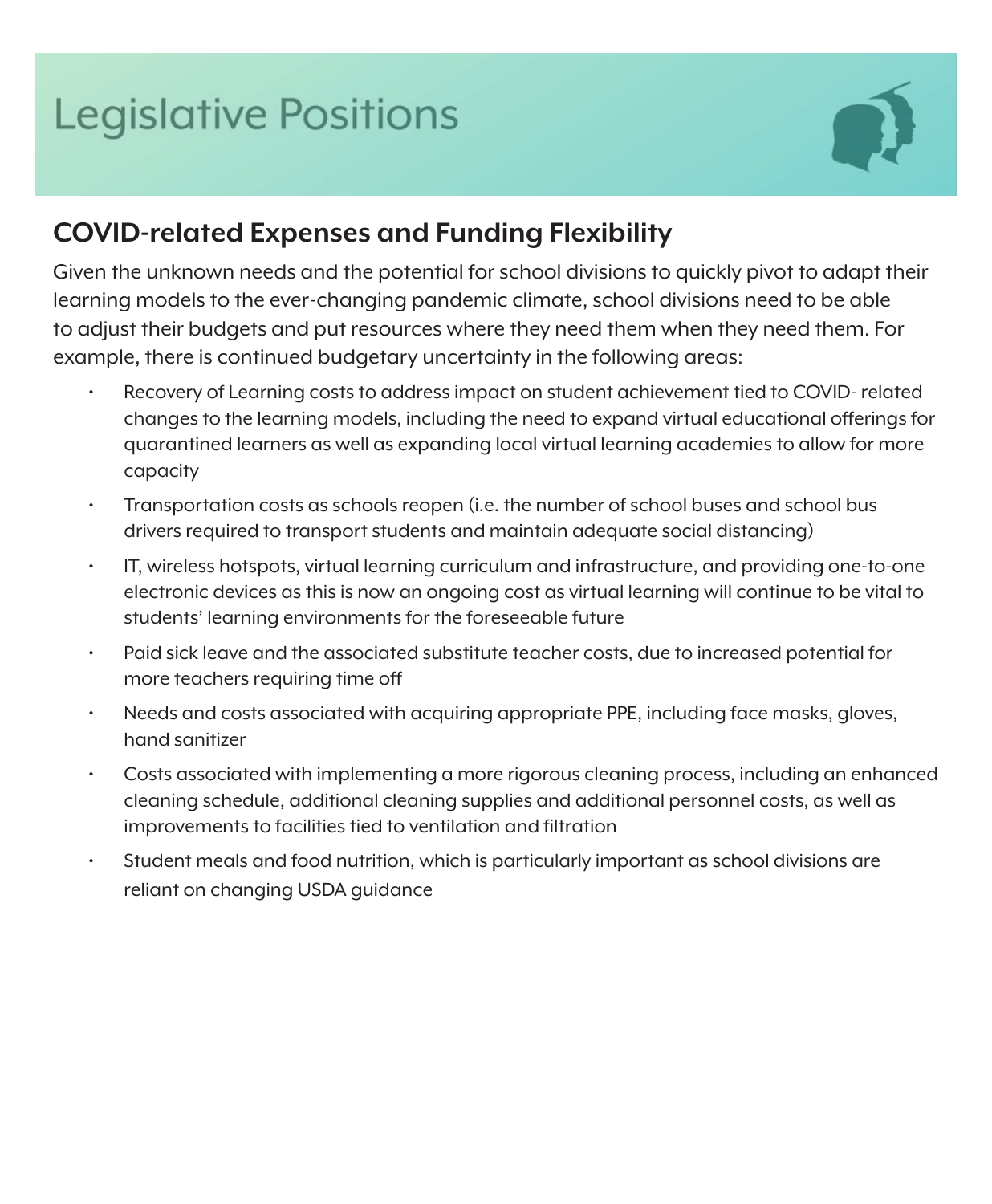

#### **Collaboration with Chesterfield County Government and Chesterfield Education Foundation**

- The Chesterfield County School Board has a strong partnership with the Chesterfield County Board of Supervisors in support of the respective legislative agendas. The collaboration between the school division and county government has led to unprecedented opportunities to provide increased services for Chesterfield County taxpayers. As such, the Chesterfield County School Board continues to strongly oppose the additional shifting of state education costs to localities.
- The Chesterfield Education Foundation provides equitable educational opportunities and increased classroom innovation for Chesterfield students. The Chesterfield County School Board supports legislation that permits any local school division to provide benefits to education foundation (associated with a specific school division) employees.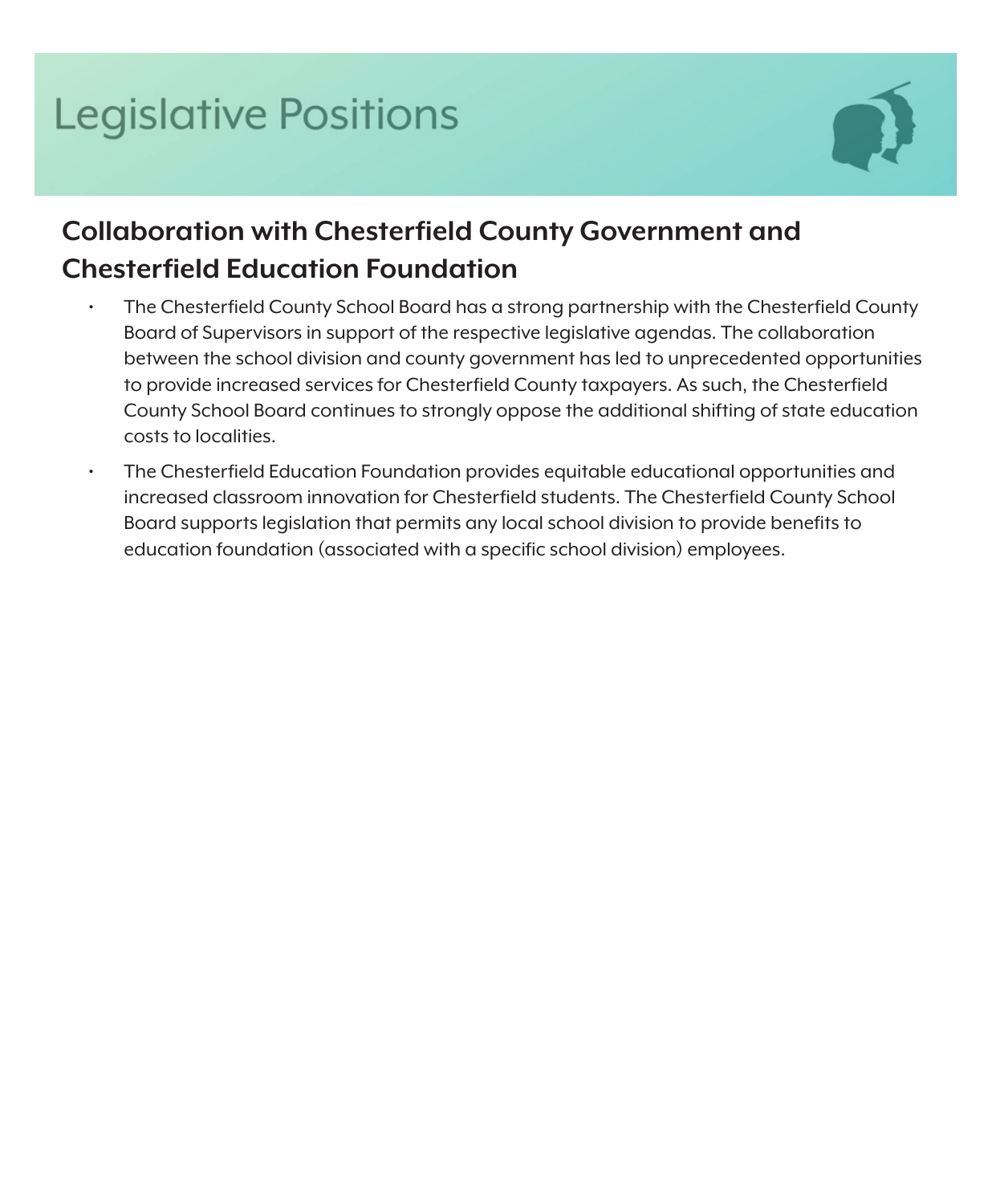

#### Chesterfield County School Board 2020-2023

Ann Coker - Bermuda District Dorothy Heffron - Clover Hill District Debbie Bailey - Dale District Ryan Harter - Matoaca District Kathryn Haines - Midlothian District

ccpsschoolboard@ccpsnet.net

Merv Daugherty Ed.D. - Superintendent superintendent@ccpsnet.net

Shawn Smith Chief Communications and Community Engagement Officer shawn\_smith@ccpsnet.net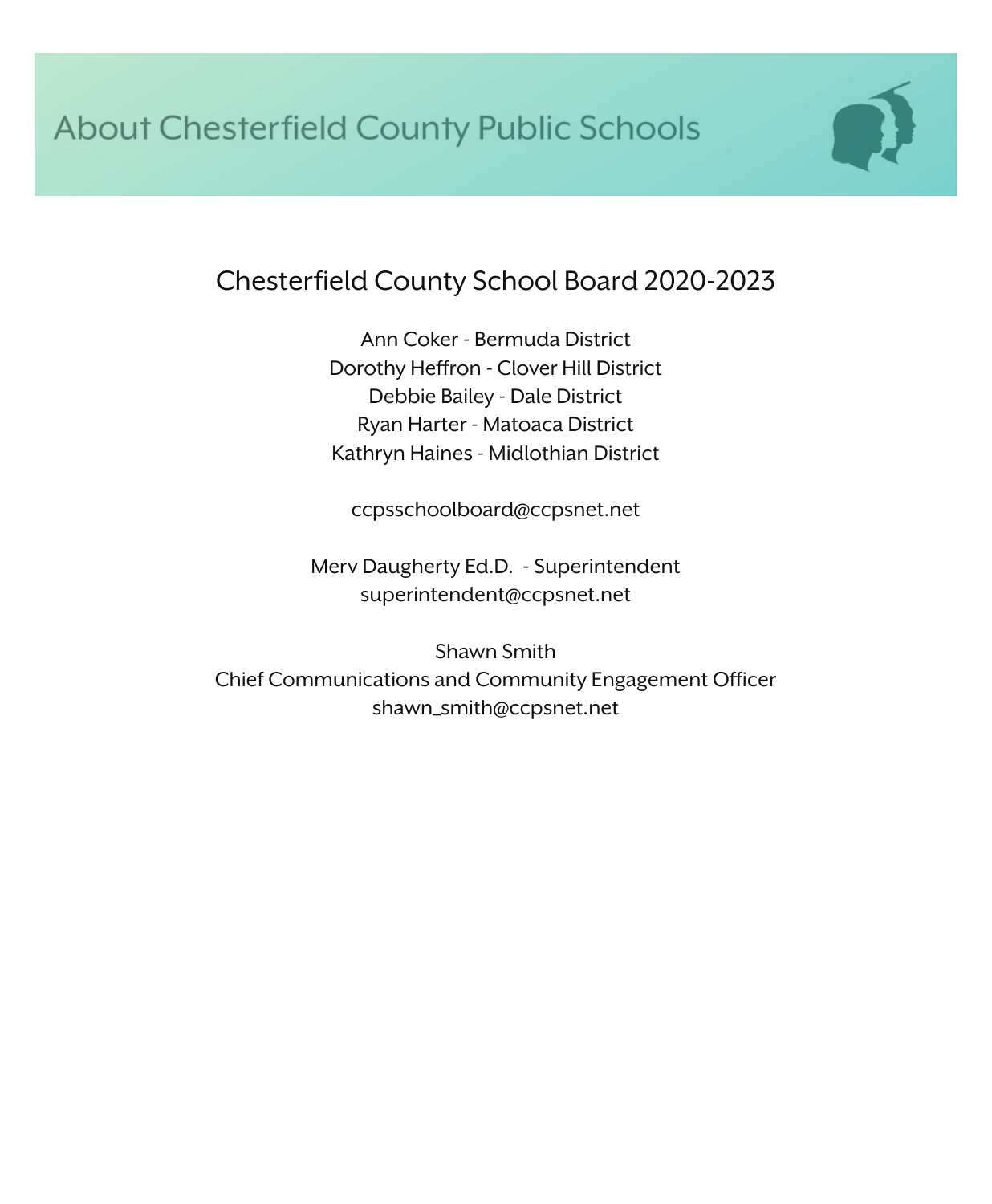### About Chesterfield County Public Schools



#### **Fast facts**

- More than 62,000 students attend 65 schools: 1 prekindergarten, 39 elementary schools (grades K-5), 12 middle schools (grades 6-8), 11 high schools (grades 9-12), which include 13 specialty centers, and two career and technical centers
- \$703.7 million operating budget (69.5% for instruction, 11.2% for operations and maintenance, 8.1% for debt, 5.5% for transportation, 3.3% for administration, attendance and health and 2.4% for technology)
- \$11,365 cost per student
- About 7,200 full-time and part-time positions in operating fund
- Approximately 34% of students qualify for free or reduced-price meals
- The student body is 46% white, 26% black, 19% Hispanic, 5% two or more races, 3% Asian, less than 1% American Indian/Alaskan native and less than 1% Hawaiian/Pacific Islander

#### **Our team**

- Chesterfield County Public Schools receives thousands of applications each year to join our team. Therefore, we are able to choose the best, brightest and most innovative individuals to work for us.
- 4,400-plus teachers
- 3,500-plus educators with a master's degree or doctorate
- 112 National Board Certified Teachers

#### **Our operations**

- If Chesterfield County Public Schools were a business, it would be one of the largest in the Richmond area — largest catering operation, largest transportation system, largest human resources operation, etc.
- \$703.7 million operating budget for FY 2021
- About 9 million miles traveled annually by buses
- About 5.5 million meals served annually
- 8 million square feet of space cleaned and maintained daily
- 61,000 devices used by students for 1:1 daily instruction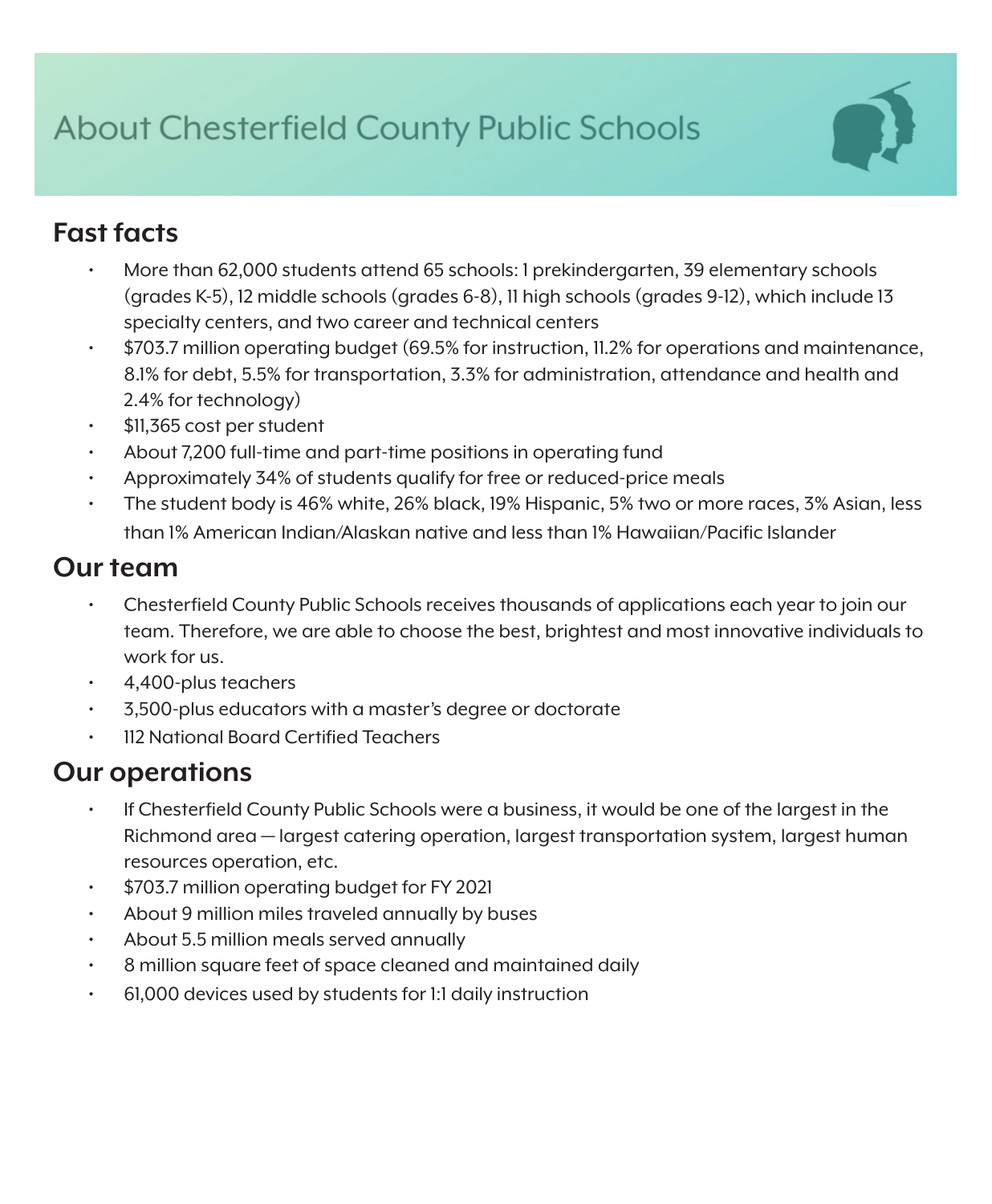### About Chesterfield County Public Schools

#### **Up-to-date information:**

The school division website (mychesterfieldschools.com) is a great way to keep up with news and activities. Here are others:

- Facebook (www.facebook.com/chesterfieldschools)
- Twitter (twitter.com/ccpsinfo)
- Instagram (instagram.com/oneccps)
- YouTube (www.youtube.com/ccpsva)
- LinkedIn (www.linkedin.com/company/oneccps)
- Weekly digital newsletter (sign up at bit.ly/CCPSconnections)
- Chesterfield EdTV on Comcast 96, Verizon 26 and online at chesterfieldschoolsva. swagit.com/ original-programming/
- Email ccpsinfo@ccpsnet.net, call 804-748-1405 or mail P.O. Box 10, Chesterfield, VA 23832